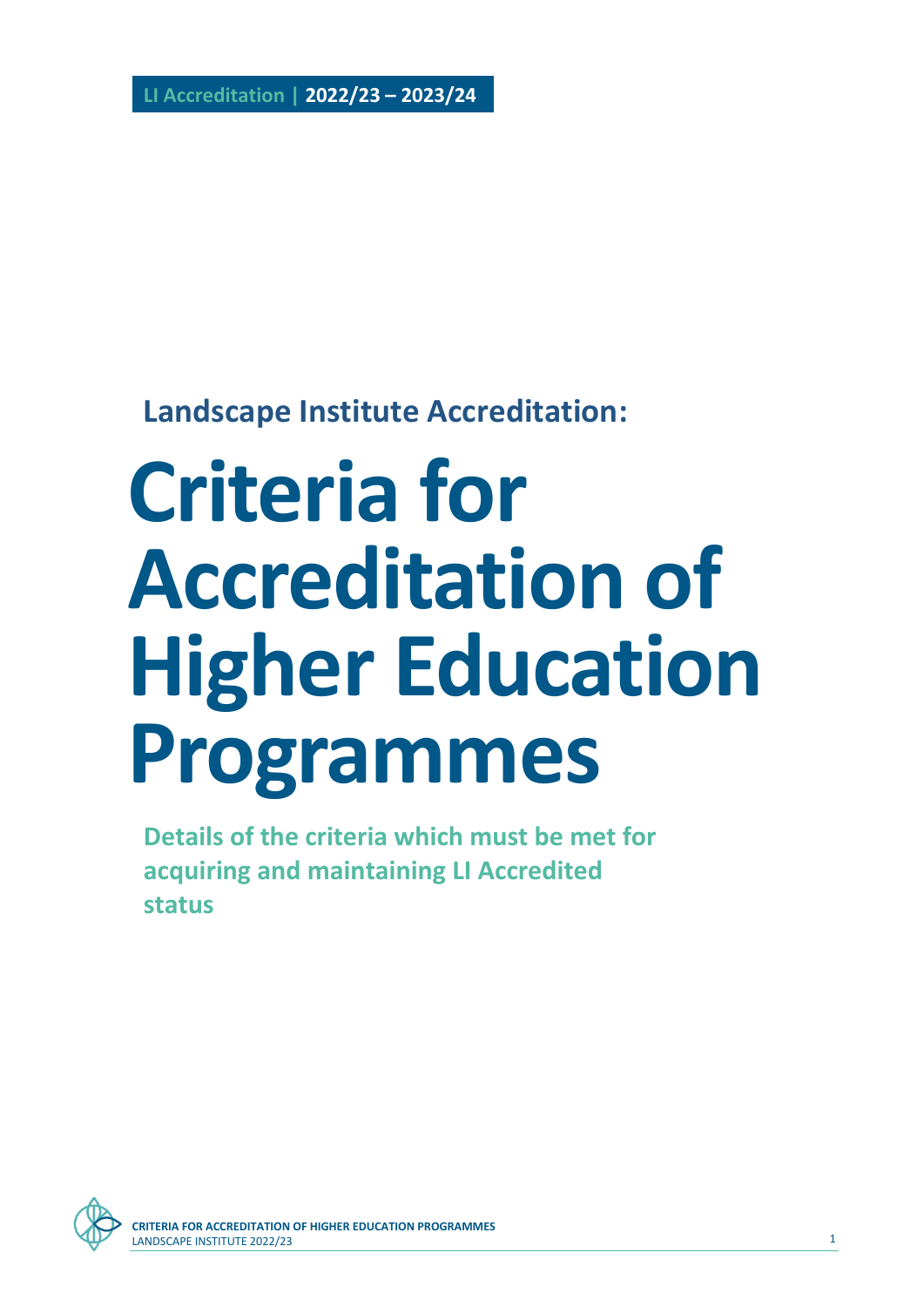# **1 Introduction to the criteria**

This document details the five criteria used by the Landscape Institute in the accreditation of higher education programmes. It should be read in conjunction with the *[Landscape Institute Competency](https://landscapewpstorage01.blob.core.windows.net/www-landscapeinstitute-org/2022/01/220106-12476-entry-standards-competency-framework-update.pdf)  [Framework](https://landscapewpstorage01.blob.core.windows.net/www-landscapeinstitute-org/2022/01/220106-12476-entry-standards-competency-framework-update.pdf)* and the *[Procedures and Guidelines for the Accreditation of Higher Education](https://www.landscapeinstitute.org/education/university-course-accreditation/)  [Programmes](https://www.landscapeinstitute.org/education/university-course-accreditation/)*, describing the LI's accreditation process in detail.

The five criteria describe the minimum requirements which must be met for full accreditation to be awarded to a programme, and for accreditation to be reaffirmed as part of the biennial reaccreditation exercise, as described in the *Procedures and Guidelines for the Accreditation of Higher Education Programmes document.*

The Landscape Institute's five criteria for accreditation of higher education programmes are:

- **A. Schools must demonstrate that they have the staffing, expertise, resources and quality assurance mechanisms to deliver and maintain a high-quality programme of learning.**
- **B. Programmes must:**
- **focus on a clear and defined area of professional landscape skills and expertise**
- **deliver appropriate underpinning skills, knowledge and understanding to provide a foundation for entering the profession**
- **C. Programmes must deliver the key generic skills which underpin professional life and lifelong learning**
- **D. Programmes must provide a foundation for progression to the workplace and professional practice**
- **E. Schools must demonstrate a commitment to working in partnership with the Landscape Institute and the profession**

The criteria are equally weighted for the purposes of accreditation. Please note that candidate programmes – those programmes which are applying for LI accreditation for the first time – will not be expected to meet all of the criteria for accreditation in full, but demonstrate a commitment to working towards doing so in accordance with the arrangements described in the *Procedures and Guidelines for the Accreditation of Higher Education Programmes* document.

Underneath each criterion is a list of indicators explaining the ways in which the criteria should normally be demonstrated, for both the application process and biennial re-accreditation process. These indicators are intended to provide a framework for discussion and for assessment. Whilst the LI's expectation is that all indicators should be satisfied by a School, the LI is willing to discuss alternative evidence which demonstrates that the accreditation criteria are met in full.

Any questions regarding the criteria for accreditation or the process for applying for candidate accreditation or full accreditation should be directed to Sarah Magee, Education Manager, by emailin[g sarah.magee@landscapeinstitute.org.](mailto:sarah.magee@landscapeinstitute.org)

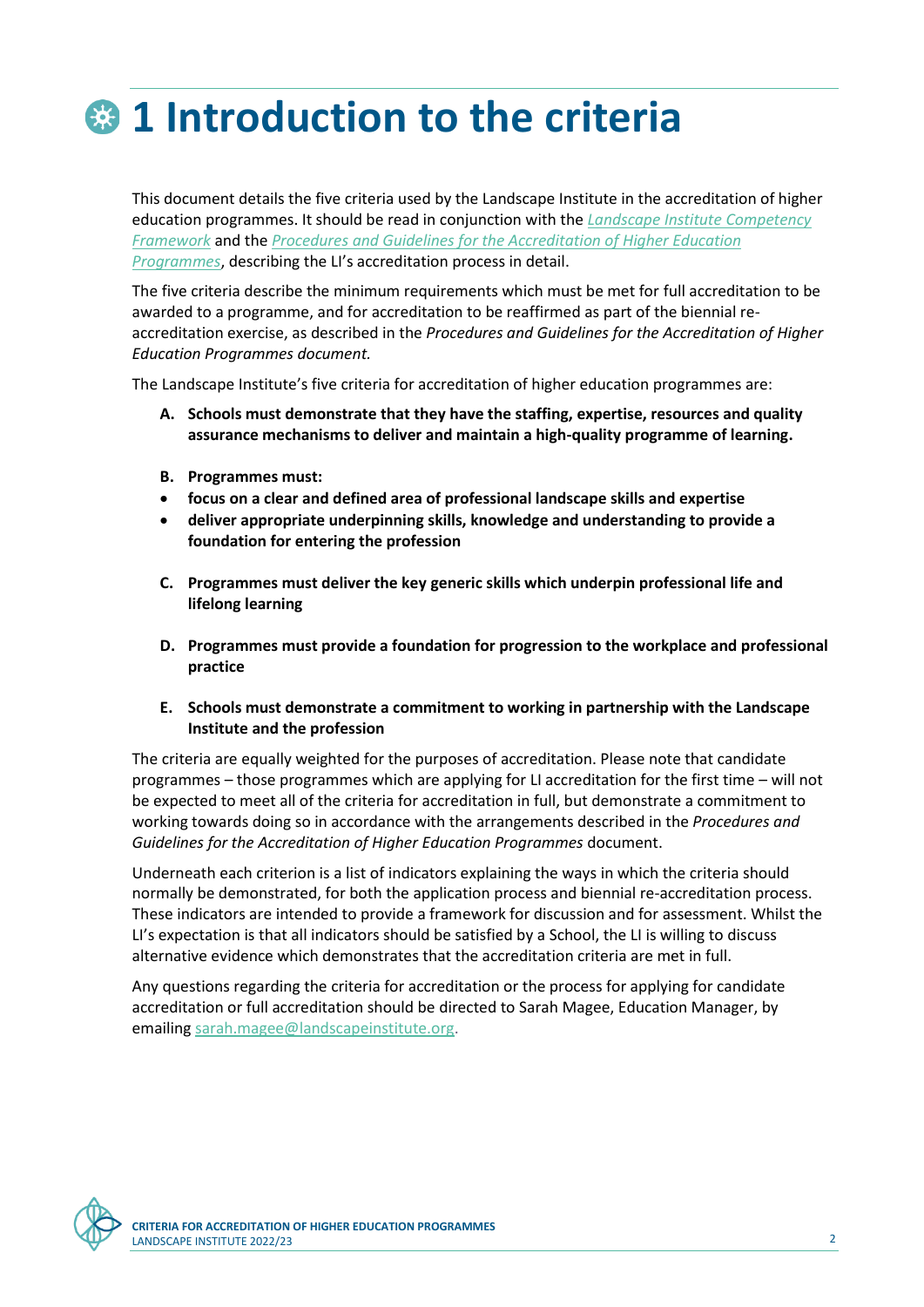### **Criterion A: Schools must demonstrate that they have the staffing, expertise, resources and quality assurance mechanisms to deliver and maintain a high-quality programme of learning.**

#### **Criterion description:**

Schools seeking accreditation will be expected to demonstrate their commitment to delivering and sustaining a high-quality programme of learning. In particular, they will be expected to show that:

- The department and/or staff have a strong track record in the delivery of high-quality programmes focusing on the built and/or natural environment.
- The programme and the application for accreditation has high level support within the department and institution.
- There are rigorous and appropriate systems in place to ensure quality in delivery and assessment, and that standards on the programme are maintained.
- There is sufficient and appropriate staffing, expertise and resources to deliver the programme.
- The school is committed to developing and sustaining the programme to keep it fresh, stimulating and relevant.

Once a programme is accredited, the LI's expectation is that standard of output, resources and support will be maintained by the school throughout the period of accreditation. Where there are significant changes to staffing and expertise or the resources allocated to a programme, the school will be expected to demonstrate that standards are not compromised.

| Indicators (evidence demonstrating that this criterion is being met):                                                                                                                                                     |                                                                                                                                                                                                                                                                                                    |
|---------------------------------------------------------------------------------------------------------------------------------------------------------------------------------------------------------------------------|----------------------------------------------------------------------------------------------------------------------------------------------------------------------------------------------------------------------------------------------------------------------------------------------------|
| Indicators for programmes applying for candidate or full accreditation for the                                                                                                                                            | Indicators for annual reaffirmation of accreditation                                                                                                                                                                                                                                               |
| first time                                                                                                                                                                                                                |                                                                                                                                                                                                                                                                                                    |
| A1: There is support for the application for accreditation and commitment to                                                                                                                                              |                                                                                                                                                                                                                                                                                                    |
| sustaining the programme at both Head of Faculty and Department level                                                                                                                                                     |                                                                                                                                                                                                                                                                                                    |
| A2: The department demonstrates an existing strong track record in delivering<br>programmes focusing on the built and/or natural environment                                                                              |                                                                                                                                                                                                                                                                                                    |
| A3: Appropriate procedures are in place to assure the quality of provision and<br>standards of assessment; standards, effectiveness and relevance of the<br>programme are subject to periodic review.                     | A3R: Appropriate procedures are in place, and acted upon, to assure the<br>quality of provision and standards of assessment; standards, effectiveness and<br>relevance of the programme are subject to periodic review                                                                             |
| $A4: a$ ) Internal/external validation and external examiner reports indicate that<br>appropriate subject, institutional and national quality benchmarks are being<br>met, and identify no significant points of concern. | $A4R: a$ Internal reviews, validation documents, external examiner reports and<br>graduation results indicate that standards are being maintained and that<br>appropriate subject, institutional and national quality benchmarks are being met.<br>No significant points of concern are identified |
| <b>CRITERIA FOR ACCREDITATION OF HIGHER EDUCATION PROGRAMMES</b>                                                                                                                                                          |                                                                                                                                                                                                                                                                                                    |

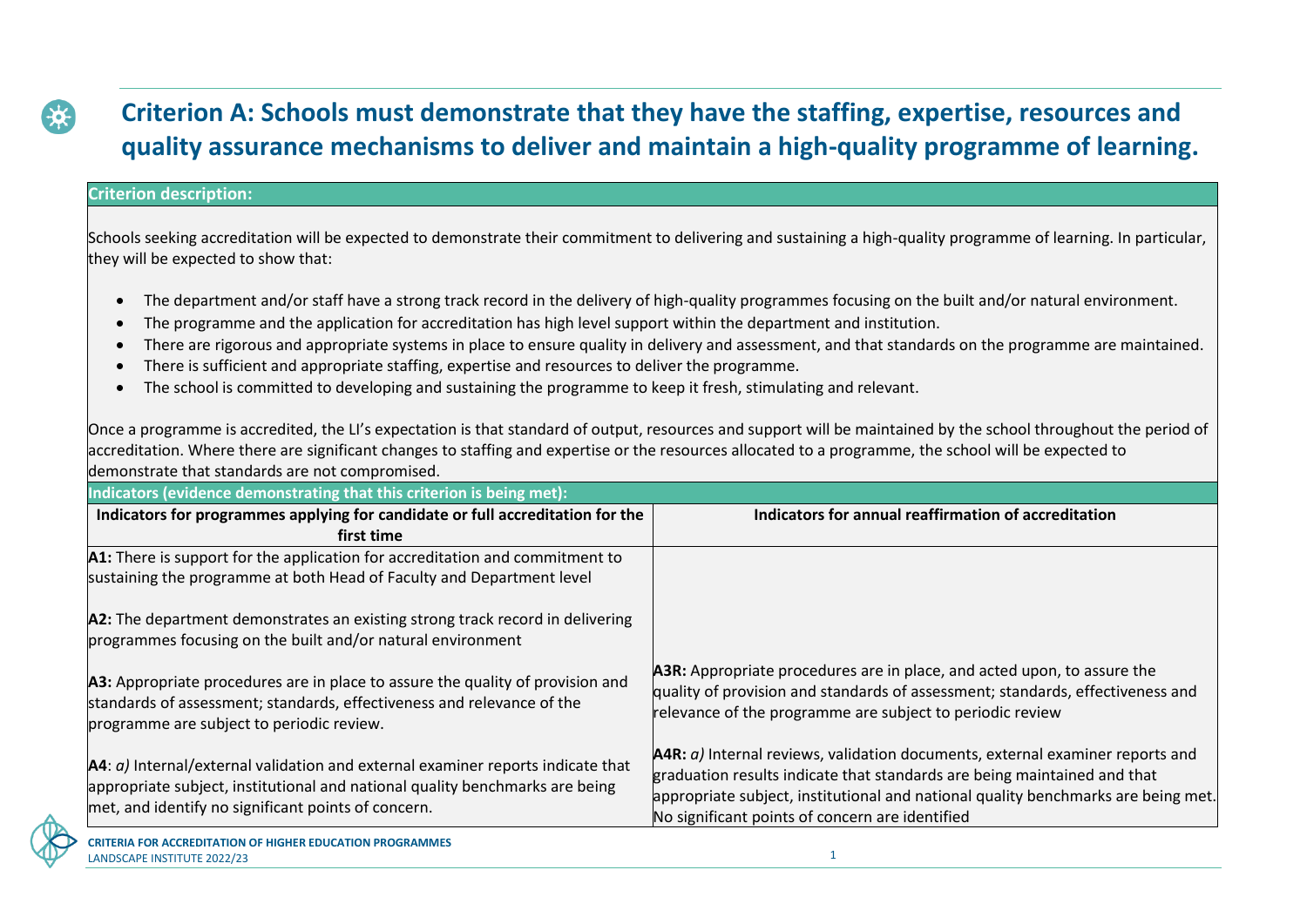| $ b $ External examiners are qualified in a discipline relevant to the subject matter<br>$\vert$ b) External examiners are qualified in a discipline relevant to the subject matter                                                                                                                                                                                                                                               |
|-----------------------------------------------------------------------------------------------------------------------------------------------------------------------------------------------------------------------------------------------------------------------------------------------------------------------------------------------------------------------------------------------------------------------------------|
| of the course                                                                                                                                                                                                                                                                                                                                                                                                                     |
| A5R: The expertise of teaching staff and staff: student ratios are maintained for<br>studio work at a minimum of 1:12 and for non-studio activities that involve<br>student participation (seminars, tutorials) at 1:15, and demonstrate the<br>programme continues to be:<br>appropriately supported and<br>$\bullet$<br>led, taught and assessed by individuals with the relevant<br>$\bullet$<br>qualifications and experience |
| A6R: A minimum of two thirds of directed learning and teaching hours in<br>the programme is carried out by permanent or long term contracted<br>programme is carried out by permanent or long term contracted academic staff<br>academic staff to ensure programme stability, continuity and coherence.                                                                                                                           |
| A7R: Staff development policies are in place, and acted upon, to ensure staff<br>remain up to date on developments in education and practice                                                                                                                                                                                                                                                                                      |
| A8: A minimum 25% of student facing delivery is undertaken by either Chartered A8R: A minimum 25% of student facing delivery is undertaken by either Chartered<br>or Academic members or Fellows of the LI. Universities demonstrate proactive<br>support for LI membership.<br>A9R: Studio space, workshop and laboratory facilities are being maintained                                                                        |
| land are:                                                                                                                                                                                                                                                                                                                                                                                                                         |
| sufficient to meet teaching and study needs, and<br>$\bullet$<br>equipped with the technical equipment and support appropriate to the<br>academic and professional requirements of the programme                                                                                                                                                                                                                                  |
| A10R: Information technology (hardware and software) facilities are being<br>maintained and are                                                                                                                                                                                                                                                                                                                                   |
| sufficient to meet teaching and study needs, and<br>$\bullet$<br>equipped with the technical equipment and support<br>appropriate to the academic and professional requirements of the<br>$\bullet$<br>programme                                                                                                                                                                                                                  |
| candidate accreditation do not currently have staff members who are members                                                                                                                                                                                                                                                                                                                                                       |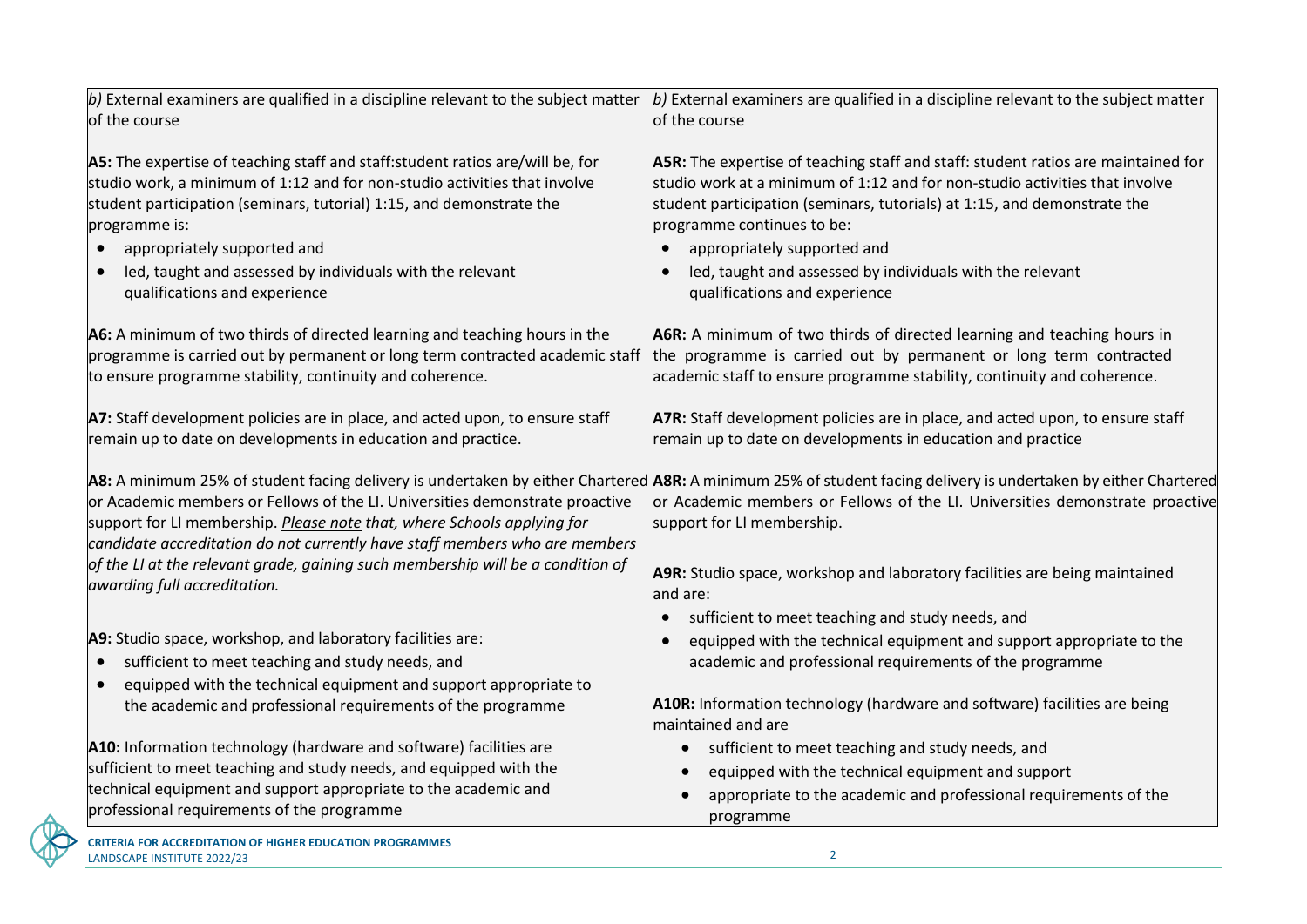# **Criterion B: Programmes must focus on a clear and defined area or professional landscape skills and expertise; and deliver appropriate underpinning skills, knowledge and understanding to provide a foundation for entering the profession**

#### **Criterion description:**

The LI's Competency Framework defines the competencies (knowledge, skills and behaviours) required for Chartered membership.

The diversity of landscape as a profession and as a discipline means that no two accredited programmes will be exactly alike; each will have its own clear identity and emphasis. However, all schools applying for accreditation of their programmes must demonstrate that they deliver appropriate foundation knowledge, skills and understanding to enable graduates to take up employment in the profession, and, in the fullness of time, meet the LI's competencies to achieve Chartered status.

All schools will be required to:

- Identify the career path being targeted and the areas of professional practice which will be the focus of the programme
- Demonstrate the ways in which programmes develop individual's foundation knowledge, skills and understanding in relation to:
- a) the area of practice identified
- b) competencies described in the LI's Competency Framework
- Health and wellbeing
- d) Sustainability, climate and resilience

All programmes will be expected to focus on developing students' abilities to think critically and holistically about the landscape as a basis for action or intervention. The emphasis should be on enabling students to put theory into practice, interrelating knowledge and applying skills to a range of practical tasks. Coursework should include opportunities for students to demonstrate competency in taking a project from inception to delivery.

| Indicators (evidence demonstrating that this criterion is being met): |  |  |
|-----------------------------------------------------------------------|--|--|
|                                                                       |  |  |

| Indicators for programmes applying for candidate or full accreditation for the  | Indicators for annual reaffirmation of accreditation                        |
|---------------------------------------------------------------------------------|-----------------------------------------------------------------------------|
| first time                                                                      |                                                                             |
| <b>B1:</b> Programme is comprised of a core of landscape and environmental      |                                                                             |
| modules                                                                         |                                                                             |
|                                                                                 |                                                                             |
| B2: Programme development and content is based on an understanding and          | <b>B2R:</b> Programme development and evolution continues to be based on an |
| research of current and anticipated sector requirements (including reference to | understanding and research of current and anticipated sector requirements   |
| <b>CRITERIA FOR ACCREDITATION OF HIGHER EDUCATION PROGRAMMES</b>                |                                                                             |
| LANDSCAPE INSTITUTE 2022/23                                                     |                                                                             |

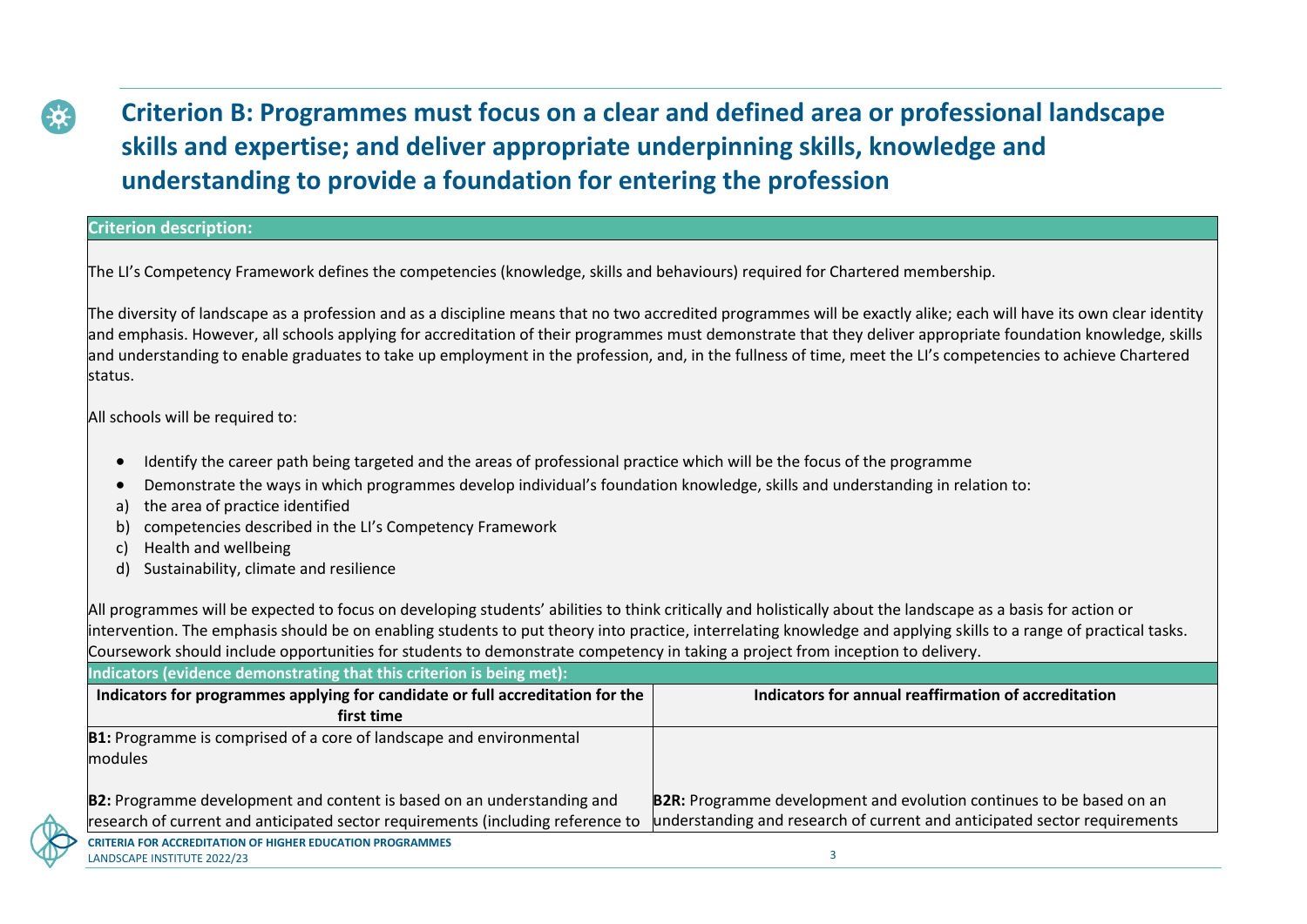| LI's Competency Framework), and includes input from and consultation with                                                                                                                                                          | (including reference to the competencies in the LI's Competency Framework)                                                                                                                                  |
|------------------------------------------------------------------------------------------------------------------------------------------------------------------------------------------------------------------------------------|-------------------------------------------------------------------------------------------------------------------------------------------------------------------------------------------------------------|
| practitioners from relevant fields.                                                                                                                                                                                                | and includes input from and consultation with the PRG and practitioners from                                                                                                                                |
|                                                                                                                                                                                                                                    | relevant fields.                                                                                                                                                                                            |
| <b>B3:</b> The application, programme documentation and supporting                                                                                                                                                                 |                                                                                                                                                                                                             |
| materials clearly explain:                                                                                                                                                                                                         | <b>B3R:</b> Programme documentation and publicity materials clearly explain:                                                                                                                                |
| The programme's mission, aims, objectives, and ethos                                                                                                                                                                               | The programme's mission, aims, objectives, and ethos                                                                                                                                                        |
| The career path and area of practice the programme is addressing and<br>the reasons for this focus                                                                                                                                 | The career path and area of practice the course is addressing and the<br>reasons for this focus                                                                                                             |
| The way in which the programme develops foundation knowledge,<br>$\bullet$<br>skills and understanding in relation to the following competencies<br>from the LI's Competency Framework:                                            | The way in which foundation skills, knowledge and understanding for<br>the profession (as set out in the LI's Competency Framework) are<br>developed through the programme                                  |
| 1. all core Landscape Competencies<br>2. a sufficient number of the Additional Landscape Competencies to<br>prepare students for entry to the Pathway to Chartership i.e., those                                                   | The way in which foundation skills, knowledge and understanding of<br>health and wellbeing and sustainability, climate and resilience are<br>developed through the programme                                |
| that would meet the requirements for Chartered membership via<br>the Chartered Landscape Architect and/or Chartered Landscape<br>Professional pathway(s).                                                                          | The outcomes which will be achieved by graduates from the<br>programme                                                                                                                                      |
| The outcomes which will be achieved by graduates from the<br>programme                                                                                                                                                             | <b>B4R:</b> The focus of the programme, the career paths and areas of practice being<br>targeted and the professional skills that it is seeking to deliver are clearly<br>understood by staff and students. |
| B4: The focus of the programme, the career paths and areas of practice being                                                                                                                                                       |                                                                                                                                                                                                             |
| targeted and the professional skills that it is seeking to deliver are clearly<br>understood by staff and students.                                                                                                                | <b>B5R:</b> The school ensures there is a contribution to the programme from<br>practising professionals with appropriate expertise.                                                                        |
| B5: The School demonstrates a commitment to involving practising professionals B6R: The work of graduating students demonstrates the competency required<br>with appropriate expertise in the programme.                           | for entry level positions in the profession of landscape architecture as<br>appropriate to the areas of practice upon which the course focuses.                                                             |
| <b>B6:</b> The work of graduating students demonstrates the competency<br>required for entry level positions in the profession of landscape architecture<br>as appropriate to the areas of practice upon which the course focuses. |                                                                                                                                                                                                             |
|                                                                                                                                                                                                                                    |                                                                                                                                                                                                             |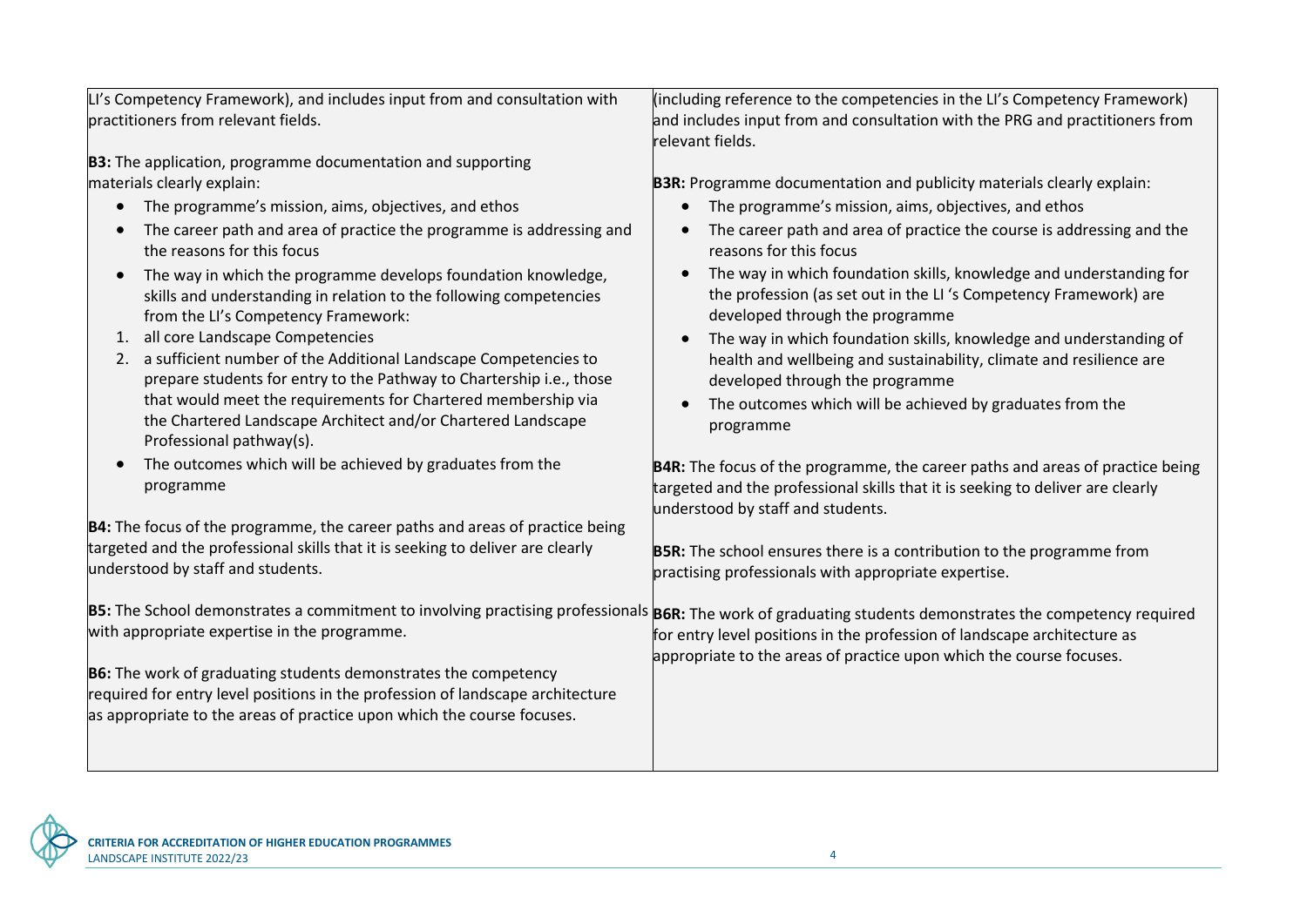

#### **Criterion description:**

The nature and pace of modern working life means that those entering the profession must be flexible, adaptable and open to change. They must have the skills and habits to be able to maintain and develop their professional knowledge and expertise throughout their career.

Schools applying for accreditation must demonstrate that the programmes support students in developing the key transferable knowledge, skills and understanding which underpin professional practice and working life in general and which are reflected in the Professional Competencies in the LI's Competency Framework.

| Indicators (evidence demonstrating that this criterion is being met):                                                                                                                                                                                                                                              |                                                                                                                                                             |  |
|--------------------------------------------------------------------------------------------------------------------------------------------------------------------------------------------------------------------------------------------------------------------------------------------------------------------|-------------------------------------------------------------------------------------------------------------------------------------------------------------|--|
| Indicators for programmes applying for candidate or full accreditation for the                                                                                                                                                                                                                                     | Indicators for annual reaffirmation of accreditation                                                                                                        |  |
| first time                                                                                                                                                                                                                                                                                                         |                                                                                                                                                             |  |
| C1: Programme documentation clearly explains:<br>The ways in which knowledge, skills and understanding related to<br>the Professional Competencies in the LI's Competency Framework<br>are developed and assessed through the programme.<br>The outcomes which will be achieved by graduates from the<br>programme | C1R: Knowledge, skills and understanding relating to the Professional<br>Competencies in the LI's Competency Framework are demonstrated in student<br>work. |  |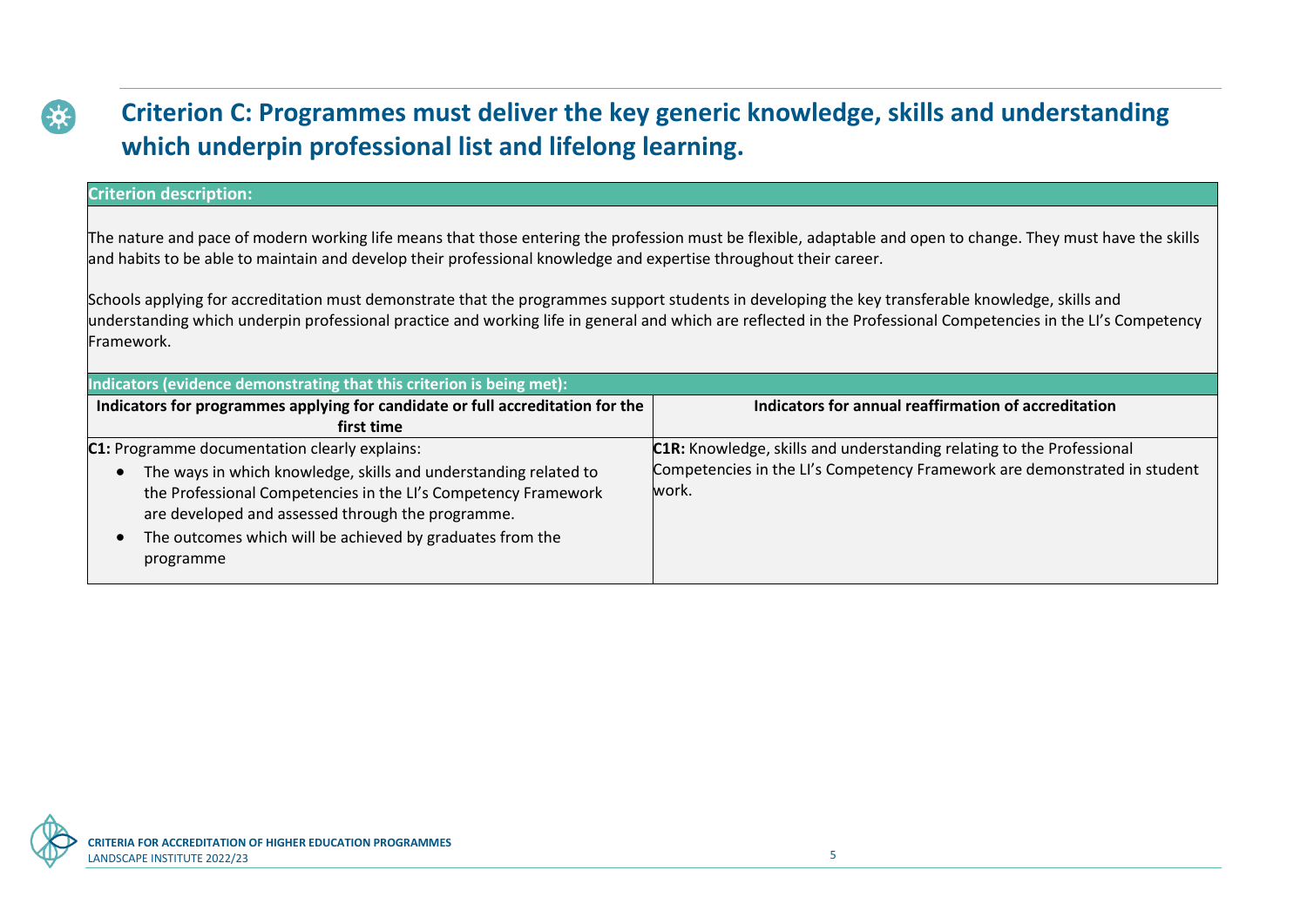

#### **Criterion description:**

Accredited programmes are expected to provide students with an introduction to professional life and a foundation for progression, in due course, to Chartered status. Schools must demonstrate that programmes develop students' employability. In particular, this will include evidence of:

- Strategies and learning opportunities to develop students' understanding of professional practice and awareness of the ways in which it is evolving, including:
	- o relevant legal, institutional and ethical frameworks (e.g., the LI's Code of Practice)
	- o management and business procedures
	- o the work of related professions
	- $\circ$  professional career paths, and the requirements for becoming fully qualified, in particular, an introduction to the syllabus areas in the Pathway to Chartership
	- o the work of related professions
- Input from practitioners, including opportunities for students to present their work in a professional context and receive feedback from practitioners.
- Strategies to expose students to real life problems and issues and familiarise students with the complexities and expectations of professional working life.

| Indicators (evidence demonstrating that this criterion is being met):                                                                             |                                                                                                                                                    |
|---------------------------------------------------------------------------------------------------------------------------------------------------|----------------------------------------------------------------------------------------------------------------------------------------------------|
| Indicators for programmes applying for candidate or full accreditation for the                                                                    | Indicators for annual reaffirmation of accreditation                                                                                               |
| first time                                                                                                                                        |                                                                                                                                                    |
| <b>D1:</b> Strategies are in place to develop students' employability.                                                                            | <b>D1R:</b> Strategies are in place to develop students' employability.                                                                            |
| <b>D2:</b> Programmes incorporate specific modules or integrated learning<br>focusing on professional practice issues and topics.                 | <b>D2R:</b> Programmes incorporate specific modules or integrated learning<br>focusing on professional practice issues and topics.                 |
| <b>D3:</b> Programmes incorporate a significant element of assessed learning in work<br>based or real-life contexts.                              | <b>D3R:</b> Programmes incorporate a significant element of assessed learning in<br>work based or real-life contexts.                              |
| D4: Programmes include opportunities for students to present their work in a<br>professional environment and receive feedback from practitioners. | D4R: Programmes include opportunities for students to present their work in<br>a professional environment and receive feedback from practitioners. |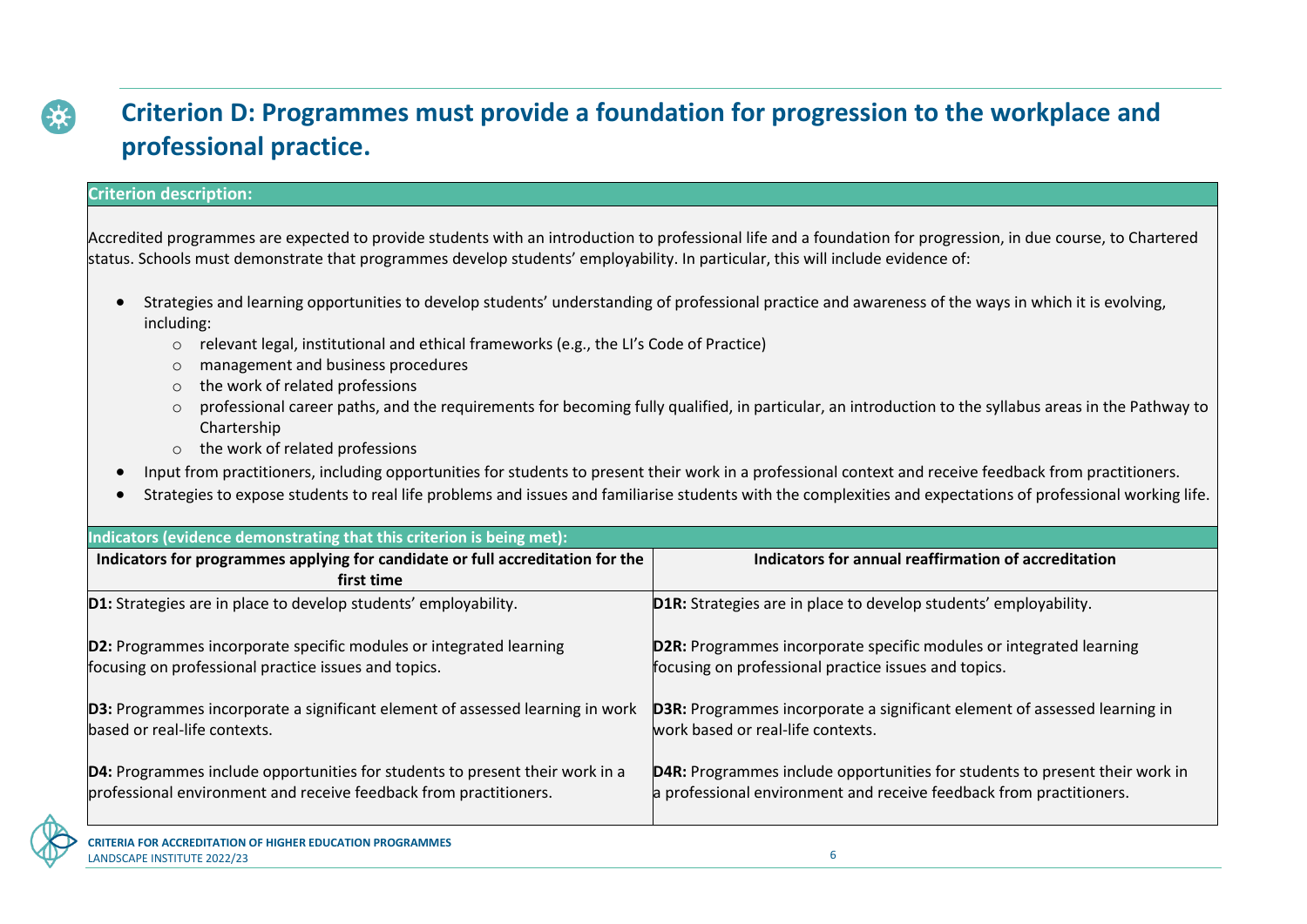| <b>D5:</b> Students have the opportunity to engage in multidisciplinary or cross                                                  | <b>D5R:</b> Students have the opportunity to engage in multidisciplinary or cross                                                                                                                                                              |
|-----------------------------------------------------------------------------------------------------------------------------------|------------------------------------------------------------------------------------------------------------------------------------------------------------------------------------------------------------------------------------------------|
| disciplinary studies and projects.                                                                                                | disciplinary studies and projects.                                                                                                                                                                                                             |
| <b>D6:</b> Students are provided with advice about their career choices and the<br>next stages in their professional development. | <b>D6R:</b> Students are aware of professional opportunities, career paths, and next<br>steps to qualification (including the Pathway to Chartership) and are provided<br>with advice about their career choices and professional development. |

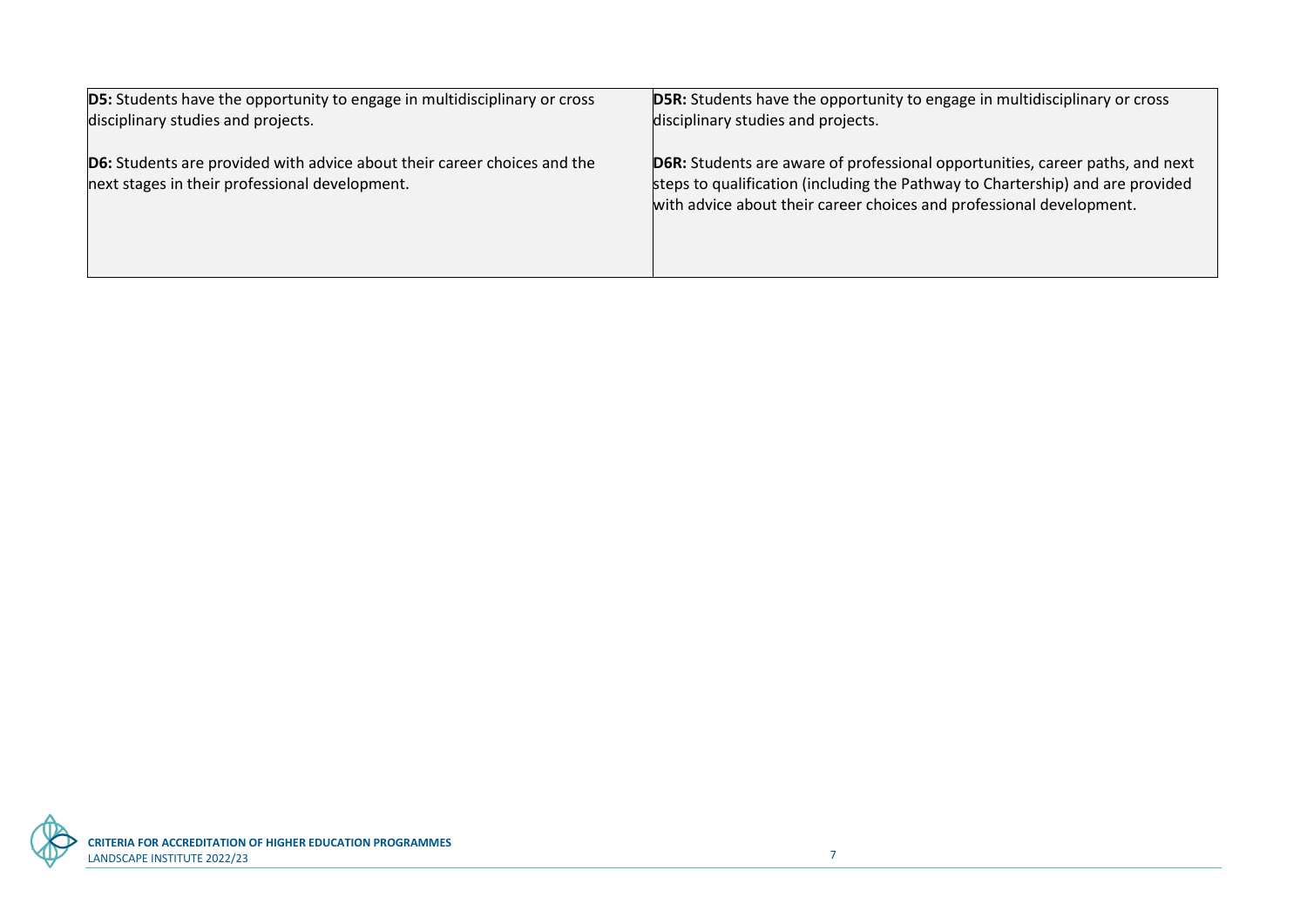

# **Criterion E: Schools must demonstrate a commitment to working in partnership with the Landscape Institute and the profession.**

#### **Criterion description:**

LI accreditation is intended to be a mutually beneficial relationship. Schools applying for accreditation are accordingly expected to be genuinely concerned about, and involved in, the profession, and committed to working in partnership with the LI.

| Indicators (evidence demonstrating that this criterion is being met):                                                                                                                     |                                                                                                                                                                                                                                                                                                                                                                                                                                                                                                                                                              |
|-------------------------------------------------------------------------------------------------------------------------------------------------------------------------------------------|--------------------------------------------------------------------------------------------------------------------------------------------------------------------------------------------------------------------------------------------------------------------------------------------------------------------------------------------------------------------------------------------------------------------------------------------------------------------------------------------------------------------------------------------------------------|
| Indicators for programmes applying for candidate or full accreditation for the<br>first time                                                                                              | Indicators for annual reaffirmation of accreditation                                                                                                                                                                                                                                                                                                                                                                                                                                                                                                         |
| <b>Administration and reporting</b><br><b>E1:</b> School provides a designated representative who will be responsible for<br>coordinating the relationship between the LI and the school. | <b>Administration and reporting</b><br><b>E1R:</b> Annual reports and statistical information (programme applicants,<br>joiners, graduates, graduate destinations) are provided by the school in a<br>complete and timely manner, in accordance with deadlines.<br><b>E2R:</b> School provides a designated representative who will be responsible for<br>coordinating the relationship between the LI and the school.                                                                                                                                       |
| <b>Working with the Professional Review Group (PRG)</b><br><b>E3:</b> School indicates suitable practitioners who might be nominated to form<br>or join the PRG.                          | <b>Working with the Professional Review Group (PRG)</b><br><b>E3R:</b> Schools provide all information required within the LI's accreditation<br>guidelines to PRG members in a timely manner.<br><b>E4R:</b> Schools provide the PRG with appropriate access to<br>A cross section of coursework reflecting the range of abilities across<br>current and graduating students<br>A cross section of students to discuss their coursework and<br>experiences on the programme<br>Staff to discuss the development, delivery and outcomes of the<br>programmes |
|                                                                                                                                                                                           | <b>E5R:</b> Schools ensure that PRGs have the required number of members to<br>remain quorate throughout the academic year, nominating new members<br>where required to maintain quoracy and continuity.                                                                                                                                                                                                                                                                                                                                                     |

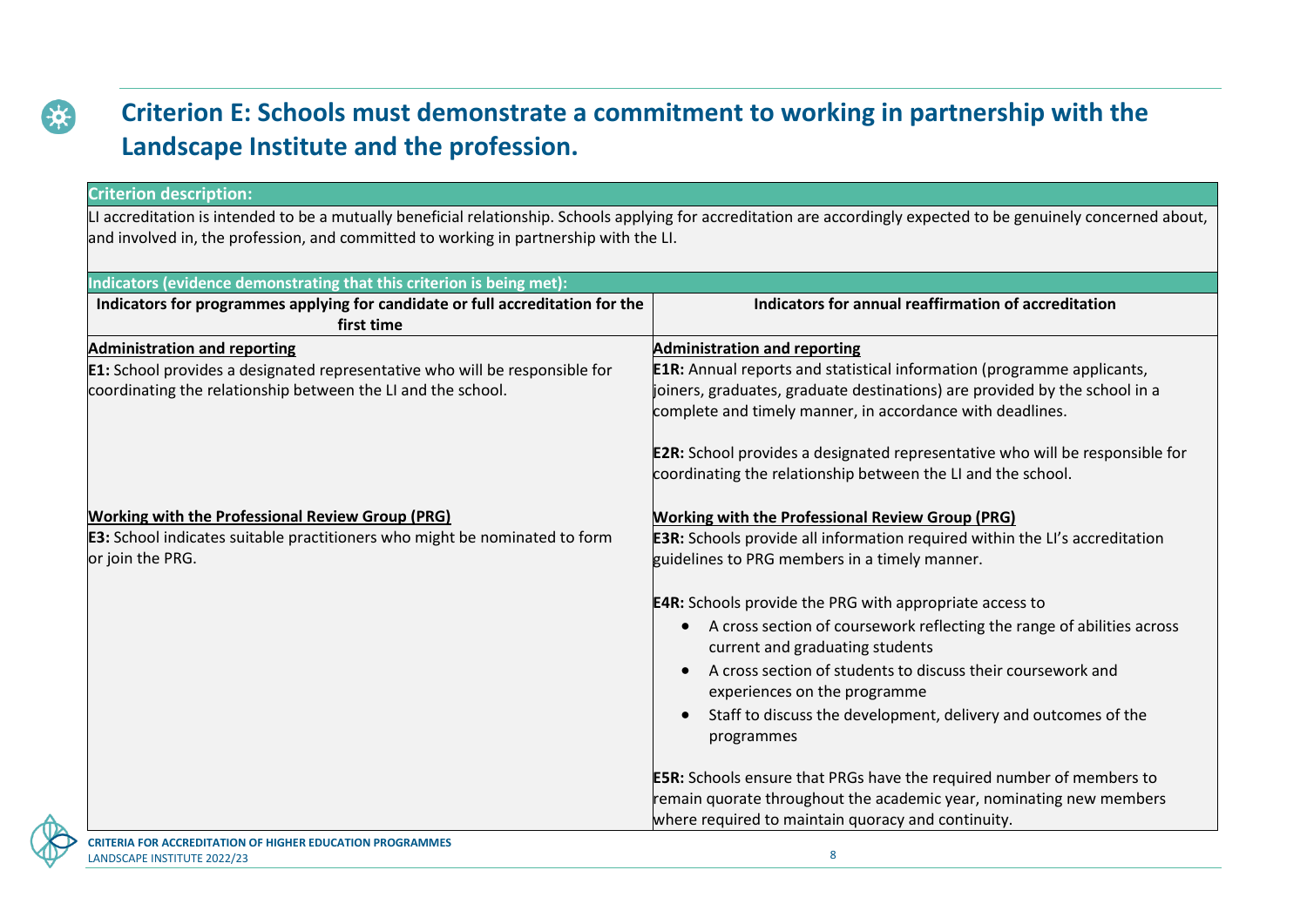|                                                                                                                                                       | <b>E6R:</b> Schools provide a full and considered response to feedback provided by<br>the PRG and ASC.                                                                                                                                                                                                |
|-------------------------------------------------------------------------------------------------------------------------------------------------------|-------------------------------------------------------------------------------------------------------------------------------------------------------------------------------------------------------------------------------------------------------------------------------------------------------|
|                                                                                                                                                       | Involvement in the LI and the professional community                                                                                                                                                                                                                                                  |
|                                                                                                                                                       | <b>E7R:</b> Key staff hold LI membership (Chartered member, Academic member or<br>other appropriate membership grade)                                                                                                                                                                                 |
|                                                                                                                                                       | <b>E8R:</b> Students are actively encouraged to take up membership of the LI and<br>Schools engage with the LI to arrange relevant 'Introduction to the LI' sessions.                                                                                                                                 |
|                                                                                                                                                       | <b>E9R:</b> The School builds links with relevant LI branches.                                                                                                                                                                                                                                        |
|                                                                                                                                                       | <b>E10R:</b> Students and staff participate in professional and community activities,<br>including branches, SLIC, committees and the LI's various fora and networks.                                                                                                                                 |
| <b>E7:</b> Key staff hold or are willing to take up membership of the LI (Chartered<br>member, Academic member or other appropriate membership grade) | <b>E11R:</b> Schools take advantage of the LI's facilities and publications to raise<br>awareness of their research activities and play an active role in developing<br>knowledge and promoting learned debate within the profession.                                                                 |
|                                                                                                                                                       | <b>Representation of accredited status</b>                                                                                                                                                                                                                                                            |
|                                                                                                                                                       | <b>E12R:</b> Programme and programme publicity material:                                                                                                                                                                                                                                              |
|                                                                                                                                                       | includes information about the Landscape Institute<br>$\bullet$                                                                                                                                                                                                                                       |
|                                                                                                                                                       | clearly and unambiguously states:                                                                                                                                                                                                                                                                     |
|                                                                                                                                                       | o which programmes are accredited by the LI                                                                                                                                                                                                                                                           |
|                                                                                                                                                       | o which courses must be undertaken (in instances where the<br>accredited programme is a composite made up of more than one<br>award e.g. degree + diploma, or graduate diploma + MA)<br>o The exit award which must be achieved for individuals to be<br>eligible for Associate membership of the LI. |
|                                                                                                                                                       | <b>Marketing</b>                                                                                                                                                                                                                                                                                      |
|                                                                                                                                                       | <b>E13R:</b> Schools actively support and participate in initiatives to promote<br>landscape architecture as a profession and promote accredited programmes.                                                                                                                                          |